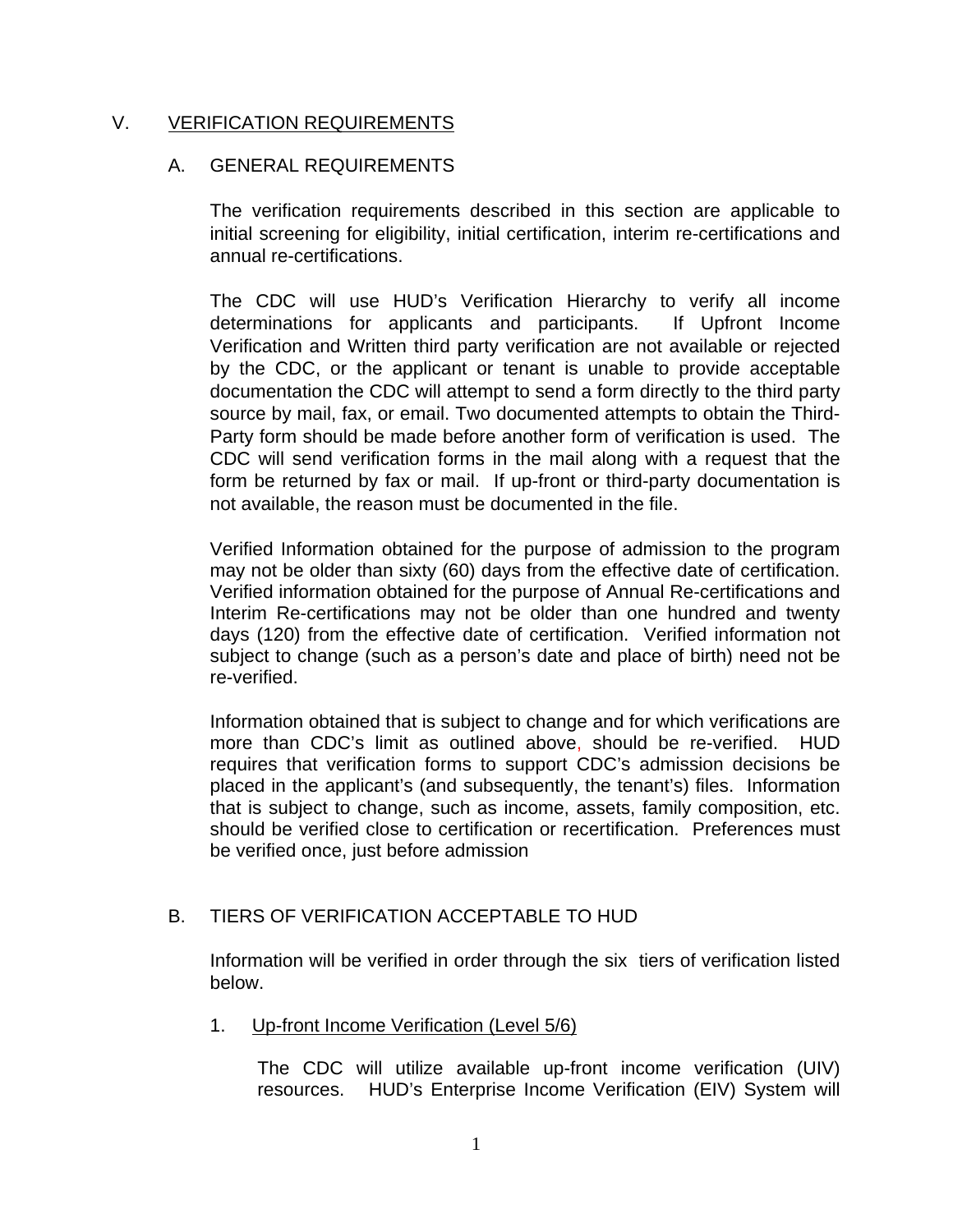be utilized for all interim and annual re-certifications. The CDC will obtain up-front income verifications prior to or during the certification or recertification interview. Information obtained through UIV/EIV will be compared to documents provided by the family. The CDC will use the EIV System to verify employment, wage, unemployment compensation and Social Security benefits by doing the following:

a. Reviewing the EIV Income Report to confirm/validate tenantreported income; and

b. Printing and maintaining an EIV Income Report (or an EIV Individual Control Number (ICN) page for interim reexamination) in the tenant file; and

c. Obtaining current acceptable tenant-provided documentation to supplement EIV information; and

d. Using current tenant-provided documentation and/or third party verification to calculate annual income.

Note: Social Security benefit information in EIV is updated every three months. If the tenant agrees with the EIV reported benefit information, CDC does not need to obtain or request a benefit verification letter from the tenant.

Where available, computer matching may be done utilizing the following sources:

- a. HUD's Enterprise Income Verification (EIV) System;
- b. State Wage Information Collection Agencies (SWICA);
- c. The New Hire Directory;
- d. The Work Number (or similar sites) for employment verifications;
- e. State Attorney General online child support information (where available); or
- f. A credit report for all adults at initial certification and/or recertification*.*

*Note: 24 CFR 5.236(a) prohibits PHAs from taking adverse action based solely on EIV information.* 

#### 2. Third-Party Written Verification (Level 4)

An original or authentic document generated by a third party source dated either within the 60 day period preceding initial occupancy or within CDC's request date. Such documentation may be in the possession of the tenant (or applicant). Such tenant-provided documents must be original and generated from a third party source. CDC may, at its discretion, reject any tenant-provided document and follow up directly with the source to obtain necessary verification of information.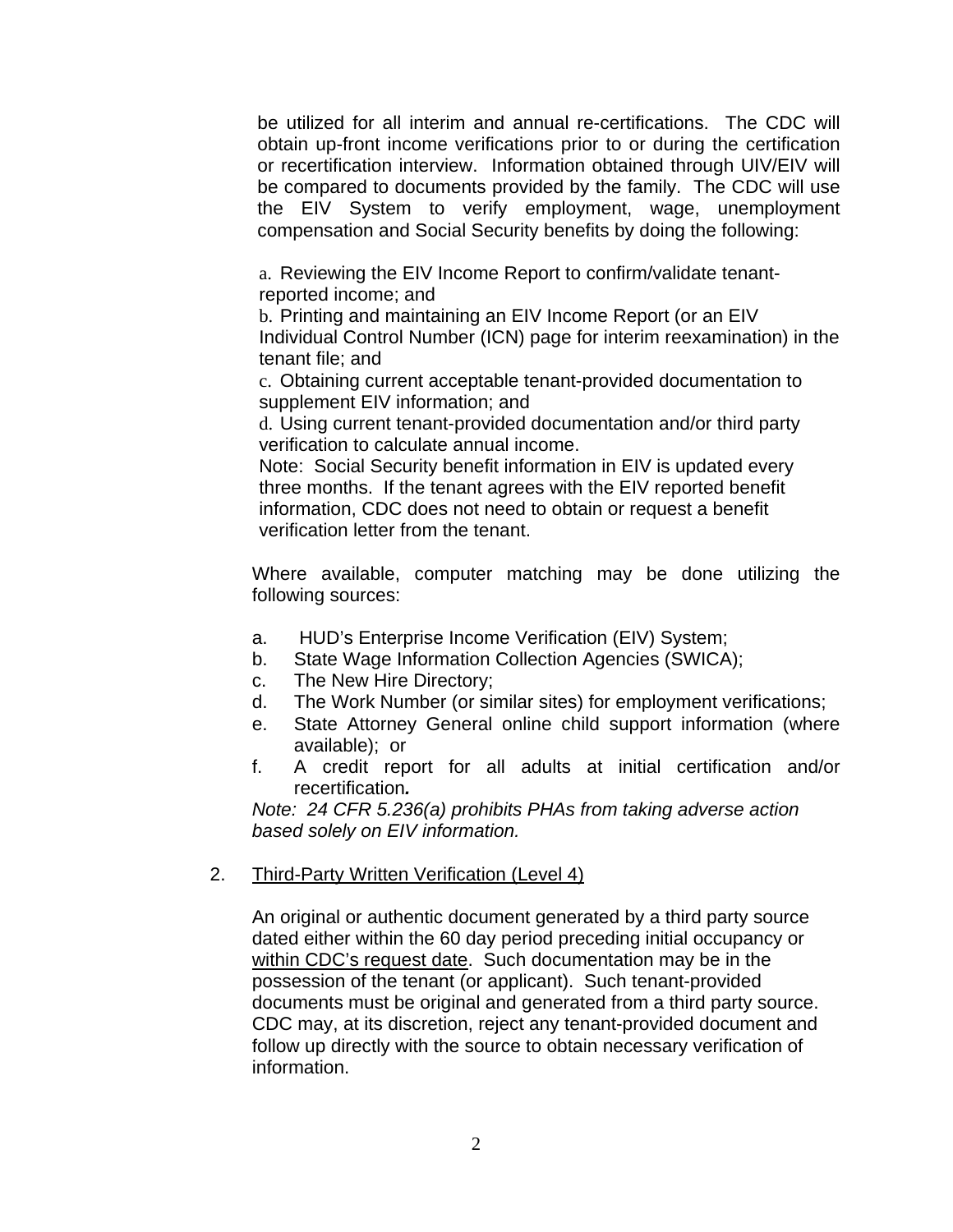Examples of acceptable tenant-provided documentation (generated by a third party source) include, but are not limited to: pay stubs, payroll summary report, employer notice/letter of hire/termination, SSA benefit verification letter, bank statements, child support payment stubs, welfare benefit letters and printouts, and unemployment monetary benefit notices.

Current acceptable tenant-provided documents MUST be used for income and rent determinations.

CDC must obtain at a minimum, two current and consecutive pay stubs for determining annual income from wages. For new income sources or when two pay stubs are not available, the CDC will project income based on the information obtained from a traditional written third party verification form sent directly to the income source.

All such documents will be photocopied and retained in the applicant's file. In cases where documents are viewed which cannot be photocopied, staff viewing the documents will complete a Documents Viewed Form. All copies of original documents will be marked "Copied from Original".

Photocopies will not generally be accepted.

#### 3. Written Third Party Verification Form (Level 3)

A standardized form to collect information from a third party source. The form is completed by the third party by hand (in writing or typeset). CDC sends the form directly to the third party source by mail, fax, or email.

Verification is received through the US mail, personally hand delivered by the third party, or received electronically via fax or e-mail directly from the source.

Third party verification forms will not be hand carried by the family under any circumstances. The applicant/participant never touches the verification.

The CDC is required to request a written third party form under the following circumstances:

a. When the tenant disputes the EIV information and is unable to provide acceptable documentation to support his/her dispute.

b. When the CDC requires additional information that is not available in EIV and/or the tenant is unable to provide the CDC with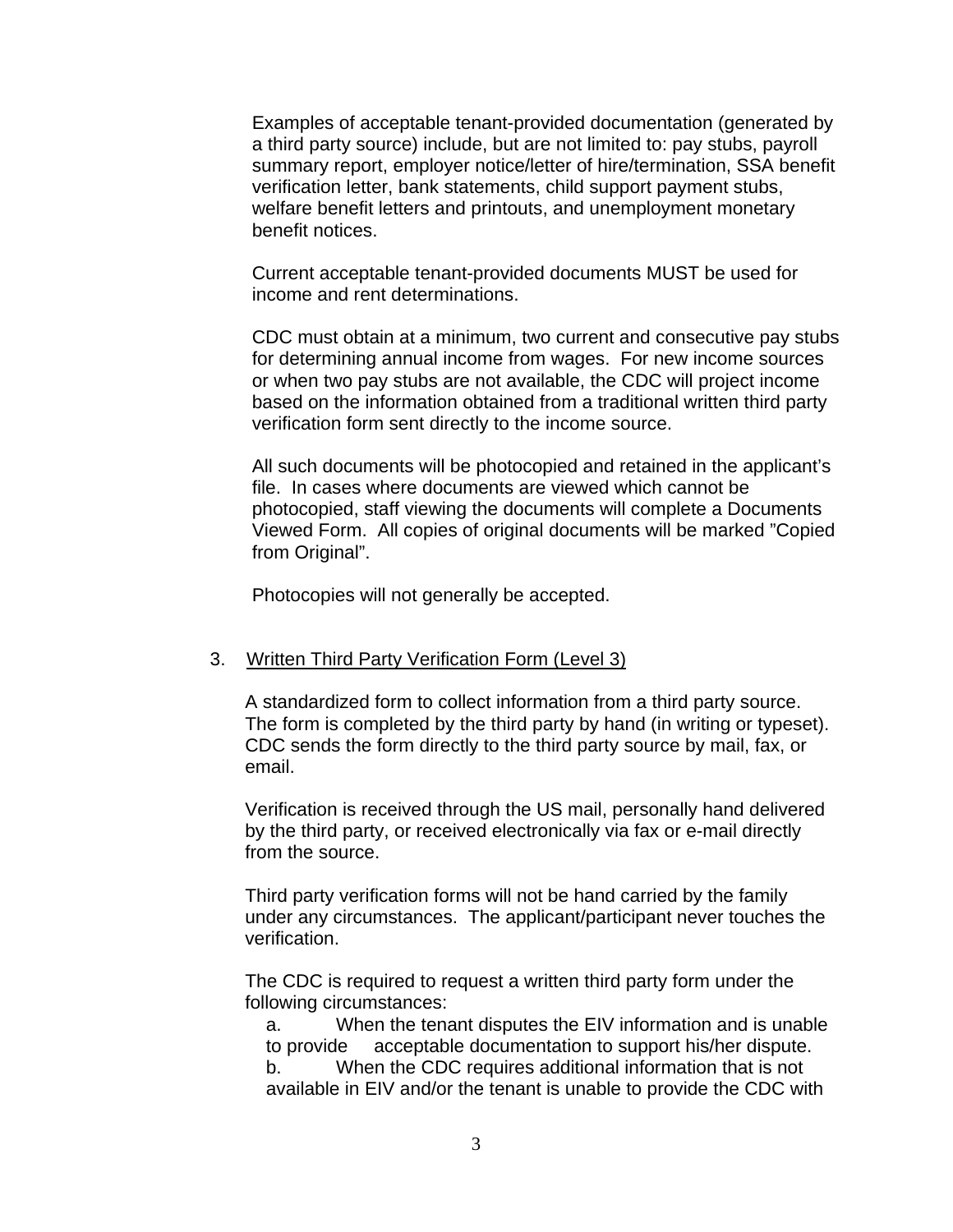current acceptable tenant-provided documentation. Examples of additional information, includes, but is not limited to, the following:

- 1. Effective dates of income
- 2. For new employment: pay rate, number of hours worked per week, pay frequency, etc.
- 3. Confirmation of change in circumstances (i.e. reduced rate of pay, temporary leave of absence, etc.)

In the event the third-party has not responded within ten (10) calendar day*s from the date the second written request was mailed*, CDC will document the file proceed to contact the appropriate parties by telephone to obtain the required information.

#### 4. Third-Party Oral Verification (Level 2)

Telephone verifications may be used to substantiate representations made by an applicant or participant when two documented attempts to obtain a third-party form have been made without success.

Third-party oral verification will be used in the event that the independent source does not respond to the CDC's faxed, mailed, or e-mailed request for information in a reasonable time frame (10 calendar days). When third-party oral verification is used, staff will be required to complete a verification form noting with whom they spoke, the date and any facts provided during the conversation. Each question on the original verification form will be asked. If third-party oral verifications are obtained via telephone, the CDC MUST originate the call. The file will be documented with each attempt to obtain thirdparty oral verification.

#### 5. Tenant Declaration/ Self Certification (Level 1)

On a provisional basis, the CDC may accept an affidavit or notarized statement of reported income and/or expenses to the CDC. The CDC may attempt to verify the information contained in the certification/selfdeclaration. This verification method will be used as a last resort when the CDC has not been successful in obtaining information via all other verification techniques. When the CDC relies on tenant declaration, the CDC must document in the tenant file why third party verification was not available.

If third-party verification is received after documents have been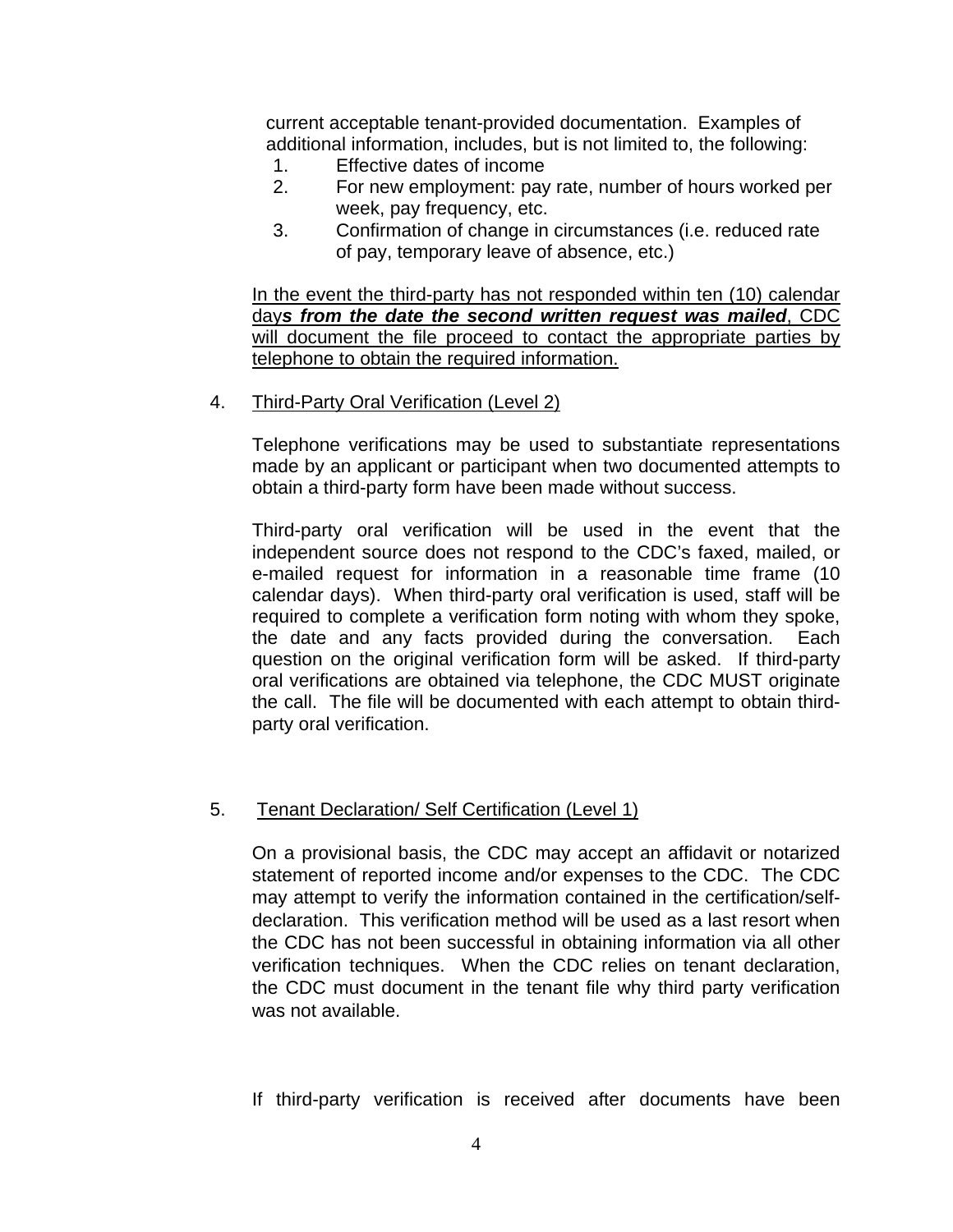accepted as provisional verification, and there is a discrepancy, the third-party verification will be used.

Self-certification may be accepted for assets disposed of within the two years prior to certification. Self-certification is not allowed for currently held assets.

Self-certification will be accepted via a HUD approved certification form that the individual presenting it is a victim of domestic violence, dating violence, or stalking and the incident or incidents in question are bona fide incidents of such actual or threatened abuse and meet the requirements set forth in the Violence Against Women Act. Such certification shall include the name of the perpetrator.

The individual shall provide such certification within ten (10) calendar days after the owner, manager, or CDC requested such certification. If the individual does not provide such certification within 10 calendar days after requested, admissions to the housing assistance program may be denied or the housing assistance may be terminated.

#### 6. FILE DOCUMENTATION REQUIRED BY HUD FOR THE USE OF EIV

A. For each new admission and historical adjustment the CDC will;

1. Review the EIV Income Report to confirm/validate familyreported income within 120 days of the PIC submission date; and

2. Print and maintain a copy of the EIV Income Report in the tenant file; and

3. Resolve any income discrepancy with the family within 60 days of the EIV Income Report date.

 B. For each interim reexamination of family income and composition, the CDC will have the following documentation in the tenant file;

 1. ICN Page when there is no household income discrepancy noted on the household's Income Discrepancy Report tab or Income Discrepancy Report.

2. EIV Income Report when there is an income discrepancy noted on the household's Income Discrepancy Report tab or Income Discrepancy Report.

C. For each annual reexamination of family income and composition, the CDC will have the following documentation in the tenant file:

 1. No Dispute of EIV Information: EIV Income Report, current acceptable tenant-provided documentation, and if necessary traditional third party verification form.

2. Disputed EIV Information: EIV Income report, current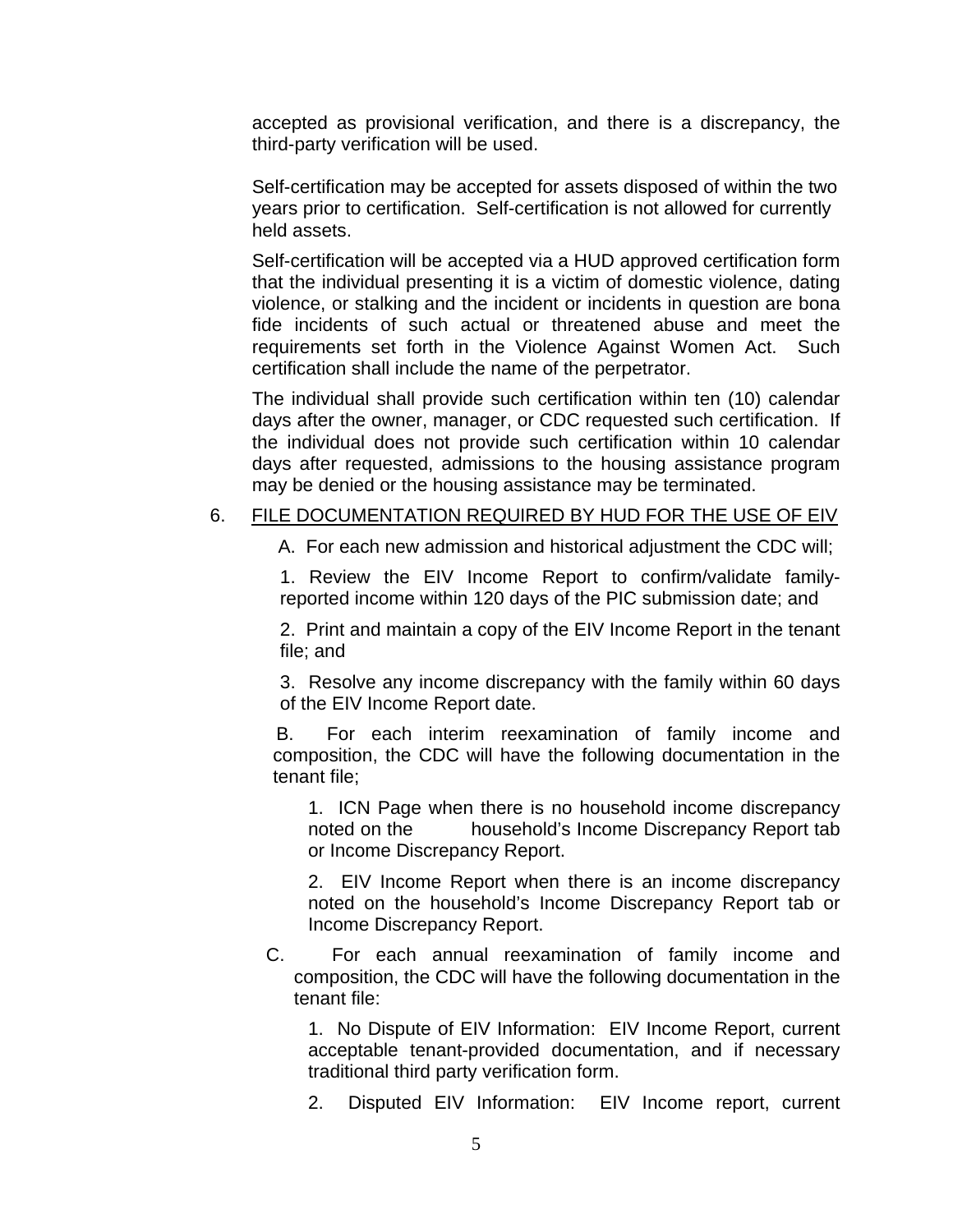acceptable tenant-provided documentation, and/or traditional third party verification form(s) for disputed information

3. Tenant-reported income not verifiable through EIV system: Current tenant-provided documents, and if necessary traditional third party verification form(s)

# C. INFORMATION TO BE VERIFIED

The following information must be verified:

- 1. Preferences applicable to placement on and selection from the waiting list based on the selection preferences adopted by the CDC.
- 2. Claims by an applicant or program participant that the individual is a victim of domestic violence, dating violence, or stalking and that the incident in question are bona fide incidents of such actual or threatened abuse and meet the requirements set forth in the Violence Against Women Act. Such verification/certification shall include the name of the perpetrator.
- 3. Zero and/or sporadic income status of household. Zero and/or sporadic income applicants and participant will be required to complete a family expense form at each certification or recertification. Every zero and/or sporadic income resident will be required to attend a face to face interim recertification every *ninety (90) days.*
- 4. Full time student status including High School students who are eighteen (18) years of age or older;
- 5. Current assets including assets disposed of for less than fair market value in the preceding two years;
- 6. Childcare expenses when it allows an adult family member to be employed; look for work, or further his/her education;
- 7. Total medical expenses of all family members in households whose head, spouse, or co-head is elderly or disabled;
- 8. Disability assistance expenses to include only those costs associated with attendant care or auxiliary apparatus that allow any adult family member, including the person with the disability, to be employed;
- 9. Legal identity;
- 10. U.S. citizenship/eligible immigration status;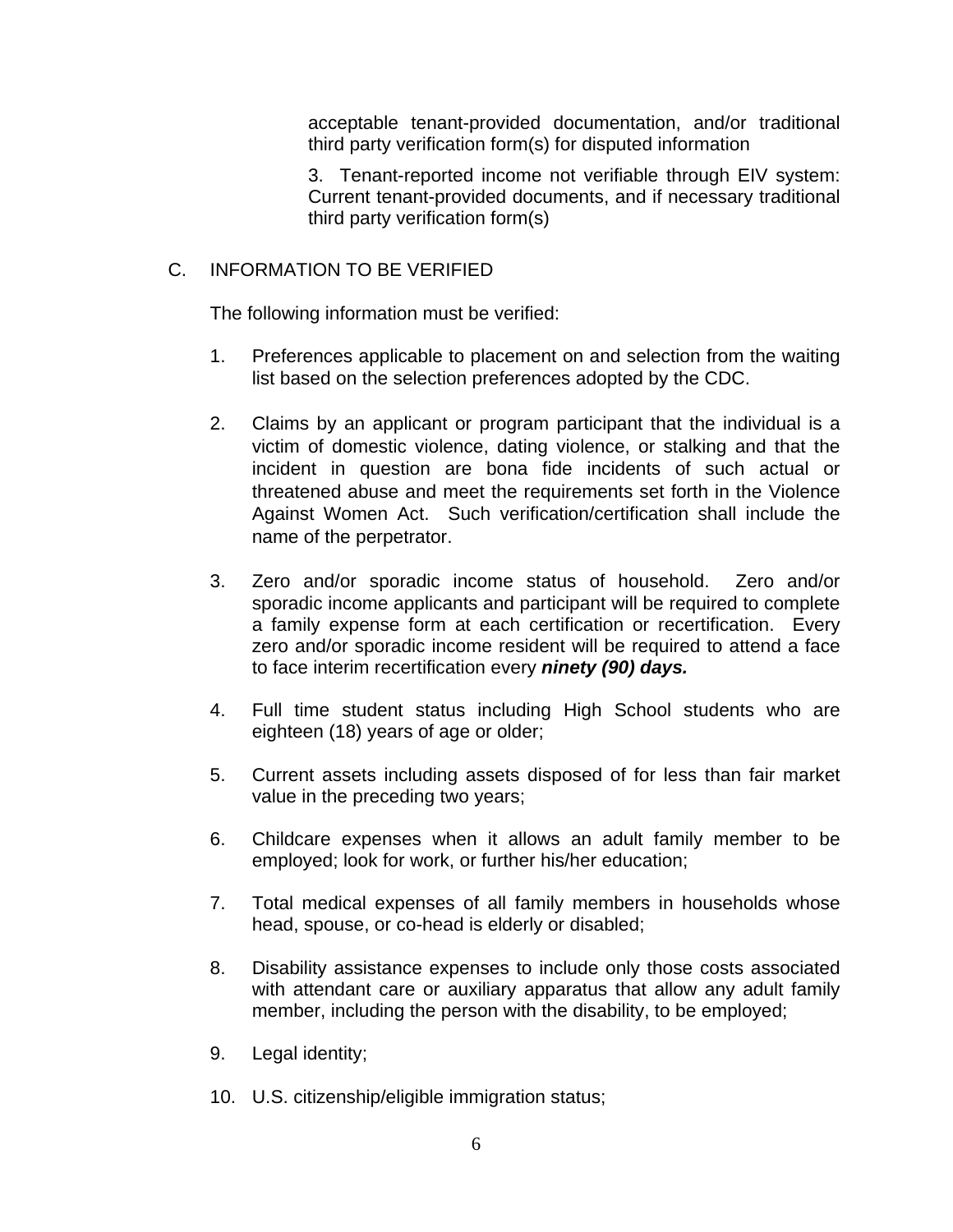- 11. Social Security Numbers for all family members six (6) years of age or older;
- 12. Familial/Marital status when needed for head, spouse, or co-head definition;
- 13. Disability for determination of allowances, deductions or requests for accommodation including need for a live in aide;
- 14. Time spent seeking employment when childcare is claimed for the activity; and
- 15. All sources of income.
- 16. Obtain information from the Dru Sjodin National Sex Offender Public Web Site to determine if any member of the applicant's household is subject to a lifetime registration requirement.

# D. RELEASE OF INFORMATION

As a condition of admission to, or continued occupancy of, any assisted unit, the CDC will require the family head and such other family members eighteen (18) years of age and older to execute a HUD-approved release and consent form authorizing any depository or private source of income, or any Federal, state or local agency, to furnish or to release to the CDC and to HUD such information as the CDC or HUD determines to be necessary. This includes a consent form for release of criminal/sex offender status information signed by each adult household member. The CDC will furnish applicants and participants a Release of Information/Privacy Act Notice [HUD-9886 (7/94)] when collecting information to verify income. Refusal to cooperate with the HUD prescribed verification process as outlined in this Plan and HUD regulations will result in denial of admission or termination of assistance.

# E. AUTHORITY TO OBTAIN CRIMINAL HISTORY RECORDS

The CDC is authorized by 24 CFR part 5, subpart J to obtain criminal conviction records from a law enforcement agency and to use those records to screen applicants for admission to covered housing programs.

24 CFR part 5, subpart J, §5.905 states that a PHA that administers a Housing Choice Voucher program must carry out background checks necessary to determine whether a member of a household applying for admission to any federally-assisted housing program is subject to a lifetime sex offender registration requirement under a State Sex Offender Registration program. During the application process CDC will obtain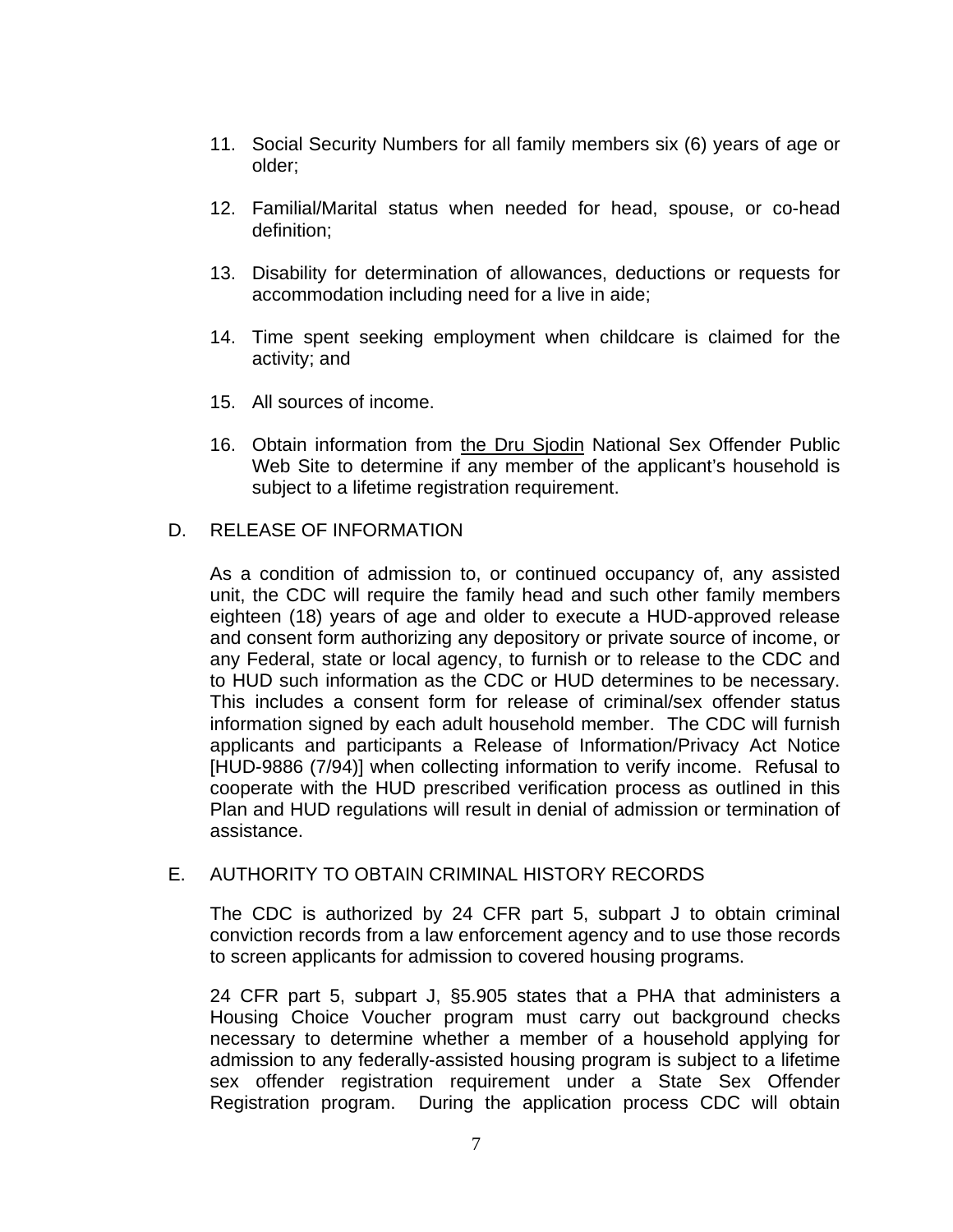information from the Dru Sjodin National Sex Offender Public Web Site to determine if any member over the age of eighteen (18) is subject to a lifetime registration requirement under any state sex offender registration program.

# F. PERMITTED USE AND DISCLOSURE

The use and disclosure of criminal records/sex offender registration records received by the CDC may only be used for applicant screening and/or for termination of assistance. The CDC may disclose criminal conviction records as follows:

- 1. To officers or employees of the CDC, or to authorized representatives of the CDC who have a job-related need to have access to the information. For example, if the CDC is seeking to terminate assistance to a Housing Choice Voucher participant on the basis of criminal activity/sex offender status as shown in criminal conviction records, the records may be disclosed to CDC employees performing functions related to the termination, or to the CDC hearing officer conducting an administrative grievance hearing concerning the proposed termination.
- 2. If the CDC obtains criminal records from a State or local agency showing that a household member has been convicted of a crime relevant to applicant screening or tenant lease enforcement or termination of assistance, the CDC must:
	- Notify the household of the proposed action based on the information obtained; and
	- Provide the subject of the record and the applicant or Housing Choice Voucher-participant a copy of such information and an opportunity to dispute the accuracy and relevance of the information.

Note: This opportunity must be provided before a denial of admission, lease enforcement action or termination of assistance on the basis of such information.

- 3. Any other negligent or knowing action that is inconsistent with the statute or regulations. Conviction for a misdemeanor and imposition of a penalty of not more than \$5,000 is the potential for:
	- Any person, including an officer, employee, or authorized representative of the CDC who knowingly and willfully requests or obtains any information concerning an applicant for, or tenant of the CDC under false pretenses; and
	- Any person, including an officer, employee, or authorized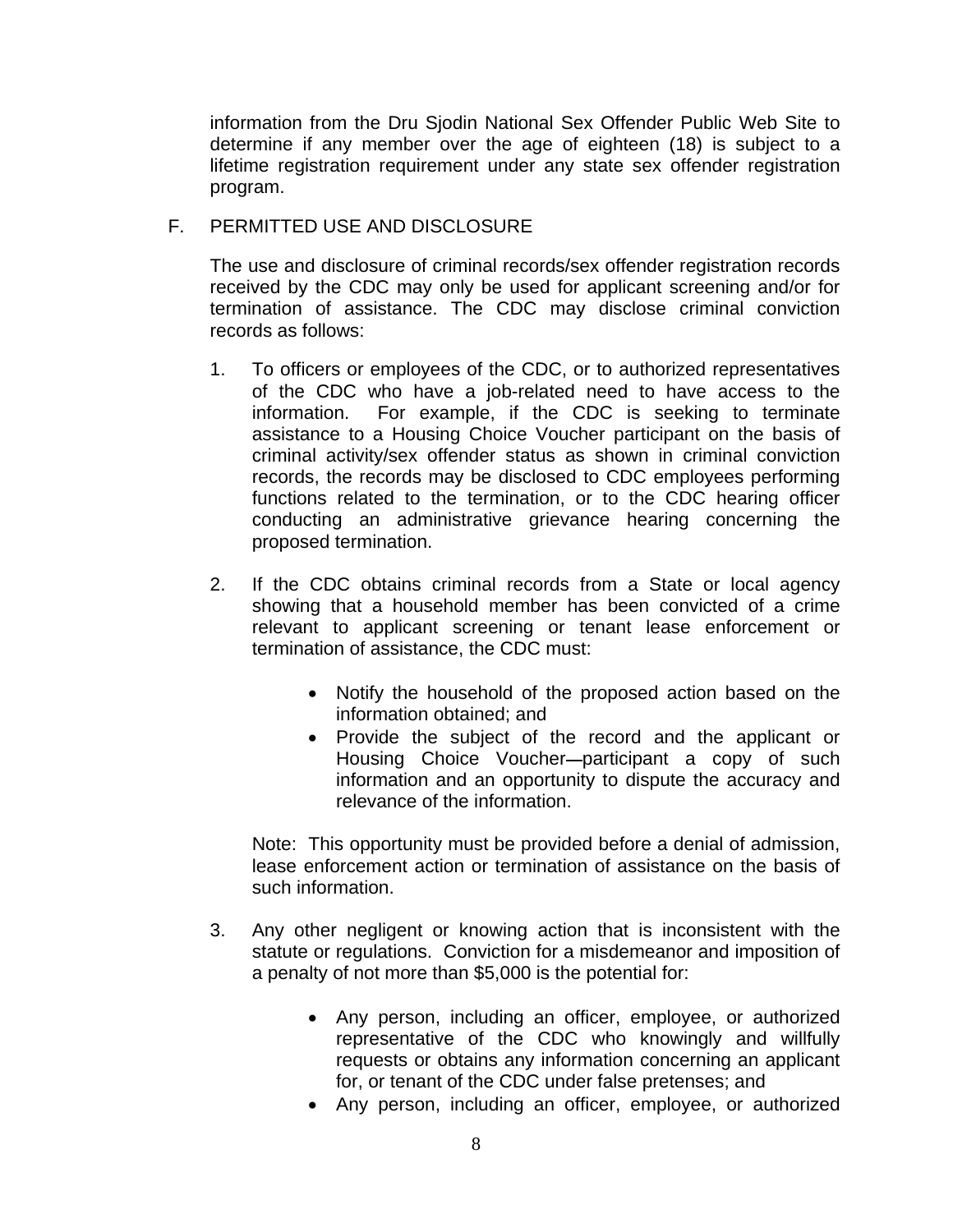representative of the CDC who knowingly and willfully discloses any such information in any manner to any individual not entitled under any law to receive the information.

- 4. The CDC may be liable under civil law to any applicant for, or Housing Choice Voucher participant of the CDC who is affected by either of the following:
	- A negligent or knowing disclosure of criminal records information obtained under statutory authority about such person by an officer, employee, or authorized representative of a CDC if the disclosure is not authorized under the statute or regulations; or
	- An applicant for, or assisted participant of the CDC may seek relief against the CDC for inappropriate disclosure by bringing a civil action for damages and such other relief as may be appropriate. The United States district court in which the applicant or participant resides, in which the unauthorized action occurred, or in which the officer, employee, or representative of a CDC alleged to be responsible resides, has jurisdiction. Appropriate relief may include reasonable attorney's fees and other litigation costs.

# G. RECEIPT OF INFORMATION FROM LAW ENFORCEMENT AGENCIES

When the law enforcement agency/state registration entity receives the CDC's request, the agency must promptly release to the CDC a certified copy of criminal conviction records concerning the household member they have in their possession or under their control. National Crime Information Center (NCIC) records must be provided in accordance with NCIC procedures.

The law enforcement agency may charge a reasonable fee for this service but any fee charged by the agency for this service may not be passed on to the applicant.

# H. RECORDS MANAGEMENT

- 1. The CDC has established and implemented a system of records management that ensures that records received from a law enforcement agency are:
	- Maintained confidentially;
	- Not misused or improperly disseminated;
	- Destroyed once the purpose for which the record was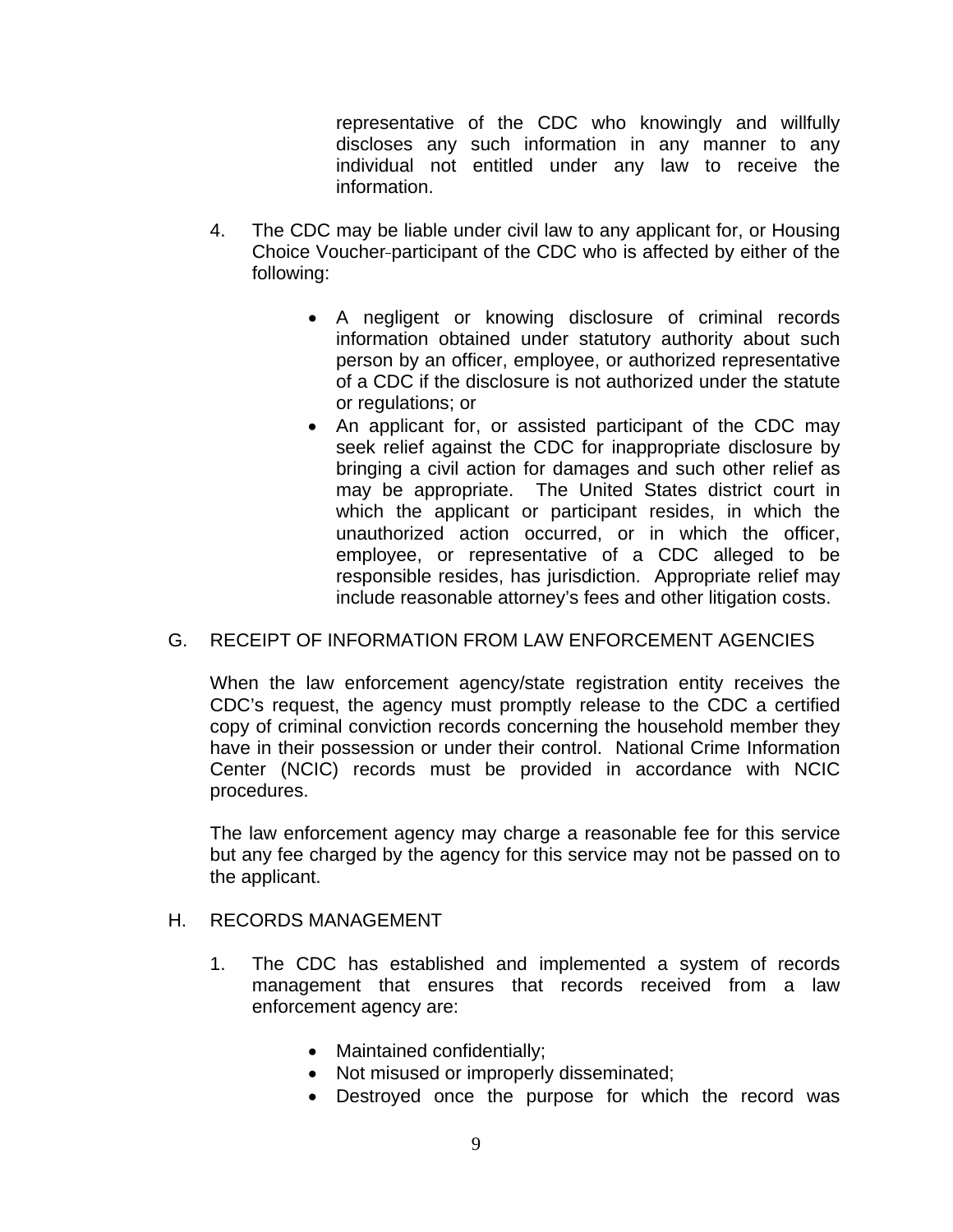requested has been accomplished, including expiration of the period for filing a challenge to the CDC action without institution of a challenge or final disposition of any such litigation.

2. The records management requirements do not apply to sex offender registration information that is public information or is obtained by the CDC other than from a State or local agency responsible for the collection or maintenance of such information.

# I. VERIFICATION OF LOCAL PREFERENCES

The following methods may be used based upon the CDC's preference policies:

1. Involuntary Displacement (Federal or State declared disaster, Government Action, Inaccessibility, Property Disposition)

a. Verification of an applicant's involuntary displacement is established by the following documentation.

- Certification from a unit or agency of government that an applicant has been or will be displaced as a result of a disaster.
- Certification from a unit or agency of government that an applicant has been or will be displaced by government action.
- Certification from an owner or owner's agent, that an applicant had to, or will have to vacate a unit by a certain date because of an owner action specified in the regulations.
- Certification of displacement because of domestic violence from the local police department, social services agency, or court of competent jurisdiction, or a clergyman, physician, or public or private facility that provides shelter or counseling to the victims of domestic violence. The applicant family will be required to certify that the abuser will not return to the residence without prior written permission of CDC.
- Certification of displacement to avoid reprisals, if a family member is providing information to a law enforcement agency. The law enforcement agency must conduct a threat assessment and recommend that the family be rehoused to avoid or minimize risk.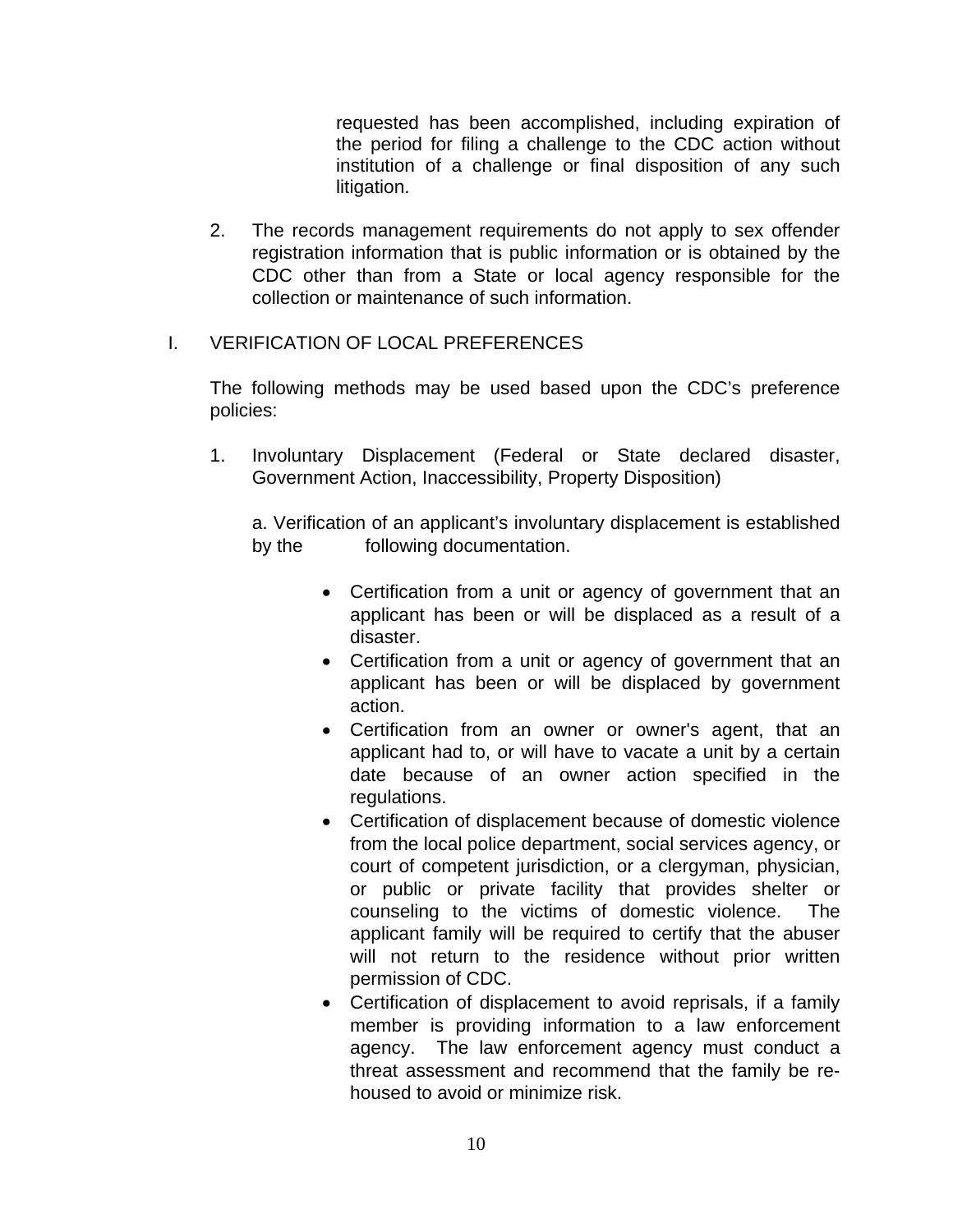• Certification of displacement by hate crimes, if one or more family member is a victim of a hate crime and law enforcement officials and/or appropriate social service agencies show that the hate crime occurred recently or is of a continuing nature. A hate crime is actual or threatened physical violence or intimidation that is directed against a person or his/her property and that is based on the person's race, color, religion, sex, natural origin, disability, or familial status.

The owner and/or the appropriate social services agency can provide certification of displacement due to inaccessibility of the unit. In this case, the owner must be able to demonstrate that he/she is not required by law to make the unit accessible.

- Certification by HUD or other governmental or relocation agency regarding the displacement of families in a multifamily housing development that is subject to disposition.
- 2. Verification of Residency

.

- a. Utility bills in the name of the family;
- b. Telephone/cable bills;
- c. Verification from schools where children are enrolled;
- d. Rental or lease agreements;
- e. Landlord statements;
- f. Public social services verifications.
- 4. Verification of Veteran Status or Surviving Spouse of Veteran
	- a. Honorable, general discharge papers;
	- b. DD 214 form.
	- c. Marriage License
- 5. Verification of elderly or disability status
	- a. Birth certificate, Driver's license or Social Security Letter will be used for verification of age (62 years or older.)
	- b. SSI recipients will automatically be deemed qualified for this preference.
	- c. CDC will obtain a Verification of Disability for all non-SSI recipients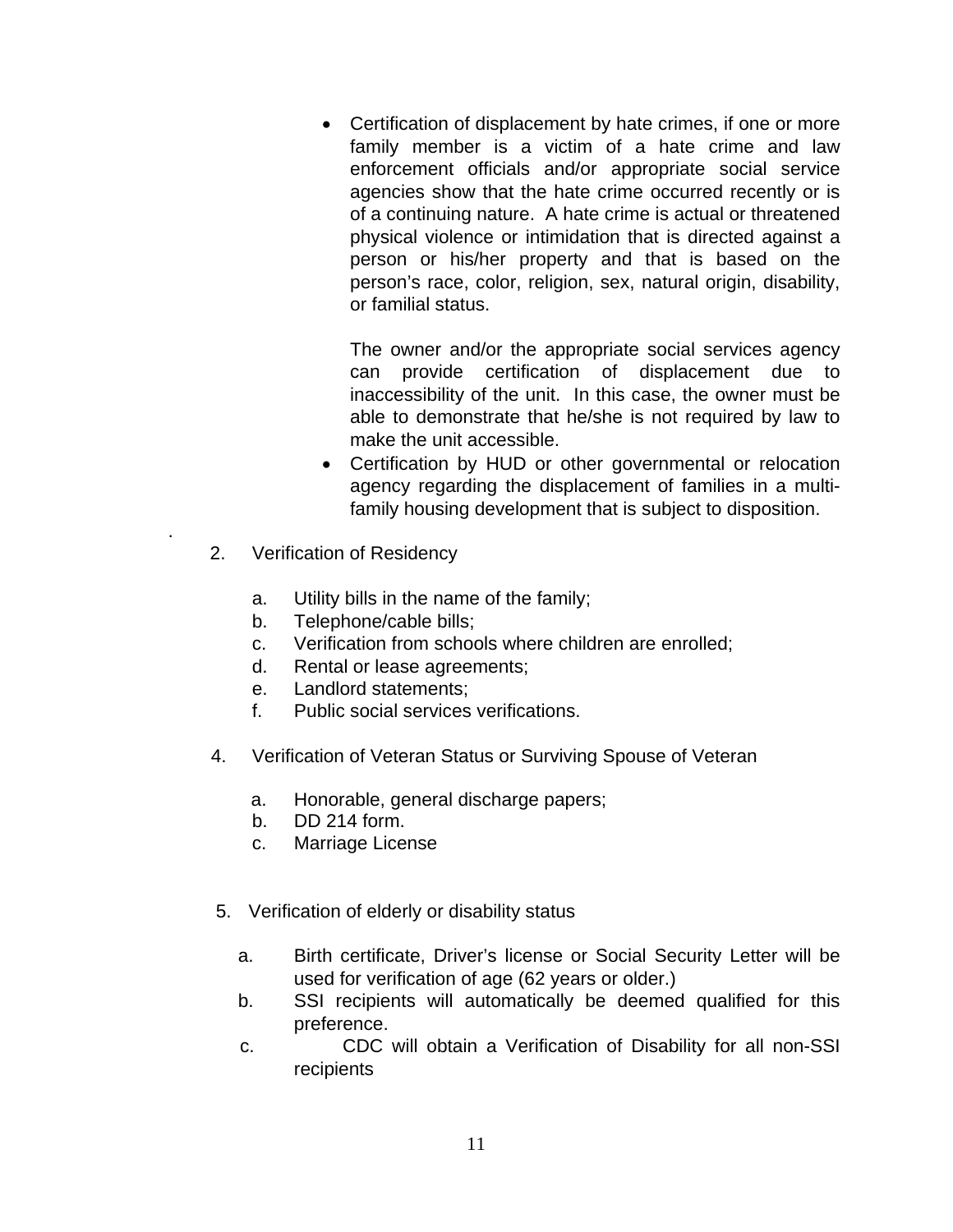# J. VERIFICATION OF INCOME

All Income will be verified. This may include, but not be limited to the following:

- 1. Gross Employment Income of all Household Members;
- 2. Social Security, Pensions, SSI and Disability Income;
- 3. Unemployment Compensation;
- 4. Welfare Payments or General Assistance;
- 5. Alimony or Child Support , Monetary or Not;
- 6. Net Income From a Business, Including Childcare and Home Sales;
- 7. Recurring Monetary Contributions and Gifts;
- 8. Zero and/or Sporadic Income Status;
- 9. Full-Time Student Status; or
- 10. All Income Excluded by Federal Mandate will be Verified for Reporting Purposes Only.

# K. ASSETS AND INCOME FROM ASSETS

Families with assets are required to report all assets annually. The amount of interest earned on those assets is included as income used to calculate the tenant's rent obligation. Where the family has net family assets equal to or less than \$5,000, the CDC does not need to request supporting documentation (e.g. Bank statements) from the family to confirm the assets or the amount of income expected to be received from those assets. CDC will accept a family's self declaration of the amount of assets of less than \$5,000, and the amount of income expected to be received from those assets. Where the family has net family assets in excess of \$5,000, the CDC must obtain supporting documentation from the family to confirm the assets. Any assets will be reported on HUD Form 50058 (PIH Notice 2013- 03 expires 3/31/2014). Assets may include, but not be limited to the following:

- 1. Checking Accounts
- 2. Current Savings Accounts and Certificates of Deposit of all Household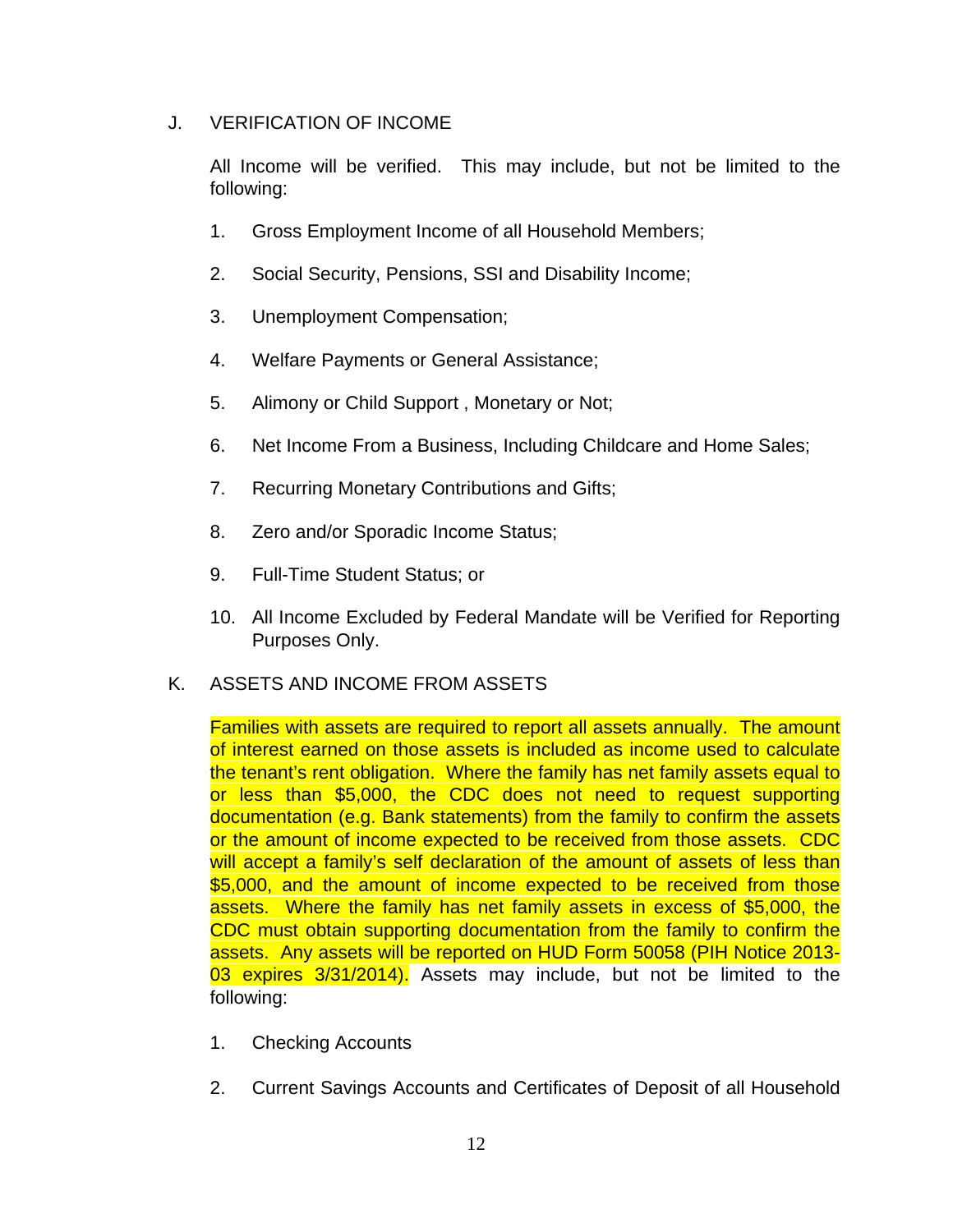Members;

- 3. Property Owned or Financed by Household Members;
- 4. Cash Value of Life Insurance Policies;
- 5. Retirement/Pension Funds; or
- 6. Assets Disposed of for Less than Fair Market Value in Previous 24 Months.

*Effective upon approval by the Board of Commissioners, and based on PIH Notice 2013-03, CDC will allow households to self-certify as to having assets of less than \$5000. PIH Notice expires 3/31/2014. If this notice is extended, CDC will continue to allow this type of certification for assets of less than \$5000, however if the notice expires, this type of verification will no longer be used.* 

- L. VERIFICATION OF DEDUCTIONS FROM INCOME
	- 1. Childcare Expenses

The CDC will verify:

- **Eligibility for Childcare Expenses;**
- Reasonable Cost for Childcare:
	- If childcare is required to further his/her education or to actively seek employment childcare costs must be reasonable. The following limits apply for reasonable childcare (exceptions may be made on a case-by-case basis for unusual circumstances or disabilities): Limits – \$15 for up to 3 hours;
	- If childcare is required for employment, childcare expense will be capped by employment income.
	- Childcare for actively seeking employment is allowed if the resident provides verifiable documentation of his/her efforts to seek employment away from home. Childcare will not be provided for time spent seeking employment via home computer.
- 2. Medical and Handicapped Assistance Expenses

IRS publication 502 will be used as guidance where questions arise as to an item's eligibility. This publication provides a complete listing and description of allowable medical and dental expenses that can be included as medical deductions. Where an expense item can be treated as either a medical or a disability assistance expense the CDC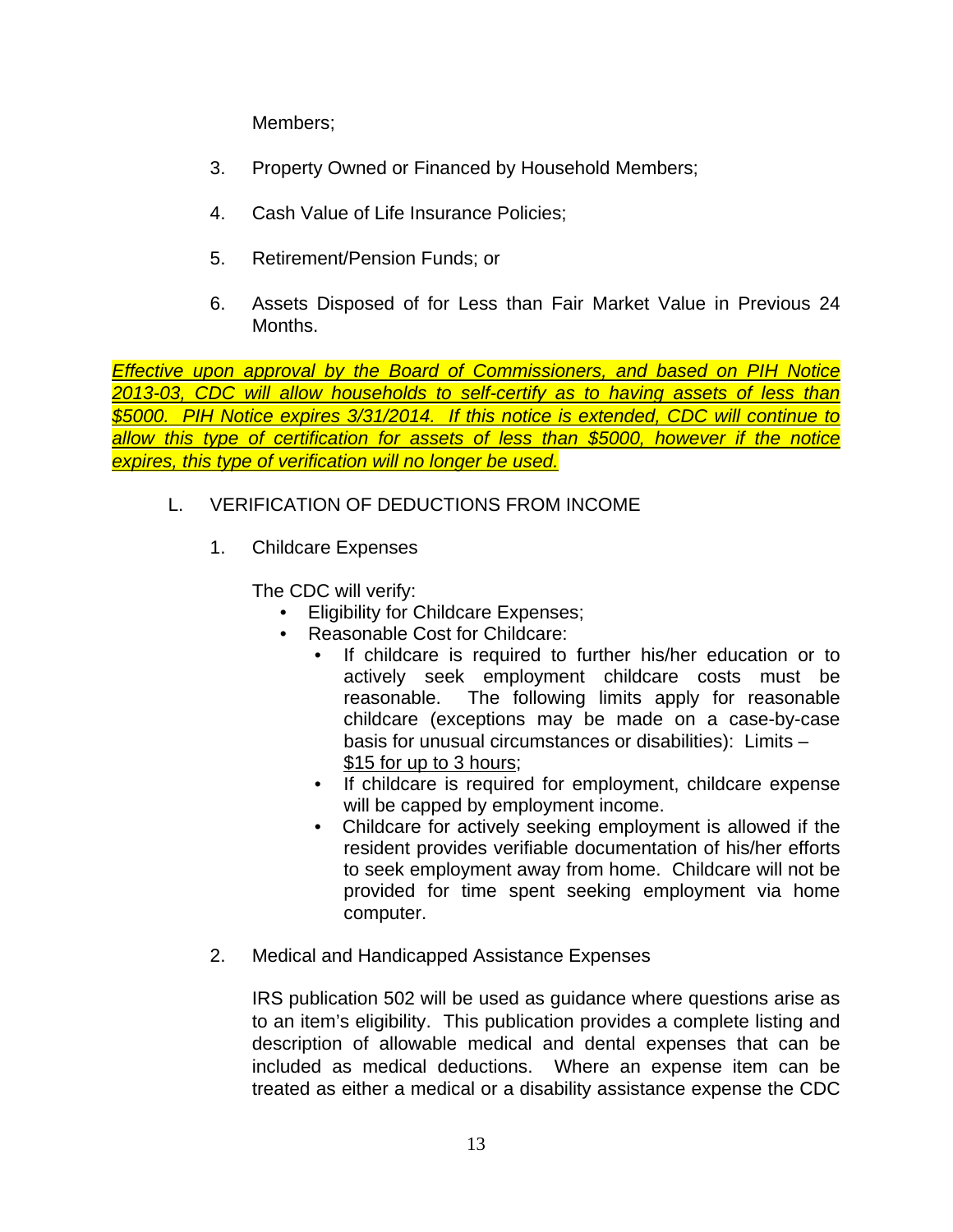will calculate the expenses both ways and give the family the greater deduction.

The CDC will advise all families at each certification/recertification that they may report any one-time non-recurring medical or disability expense cost and request an interim recertification.

Families who claim medical expenses or expenses to assist a person with disability will be required to submit a certification as to whether or not any expense payments have been, or will be, reimbursed by an outside source, as well as, proof of reimbursement of all medical expenses. Reimbursement of medical expenses must be reported on form HUD-50058. (24 CFR 5.609) All expense claims will be verified by one or more of the methods listed below.

- Written verification by a doctor, hospital or clinic personnel, dentist, pharmacist, concerning anticipated medical costs to be incurred by the family and regular payments due on medical bills; and extent to which those expenses will be reimbursed by insurance or a government agency.
- Written confirmation by the insurance company or employer of health insurance premiums to be paid by the family.
- Written confirmation from the Social Security Administration of Medicare premiums to be paid by the family over the next twelve (12) months. A computer printout will be accepted.
- 3. Disability Assistance Expense Deduction

Families are entitled to deduction for un-reimbursed expenses for care attendants and auxiliary apparatus expenses for a member of the family who is a person with disabilities, to the extent necessary to enable any member of the family (including member disabled) to work. The allowable disability assistance expense is that portion that exceeds three percent of annual income. This deduction may not exceed the earned income received be family members who are eighteen (18) or over, and who are able to work because of such attendant care or auxiliary apparatus.

The CDC will verify:

- The disability;
- The un-reimbursed expenses for care or apparatus;
- Whether the expense is directly related to enabling employment; and
- Income earned due to the care or apparatus.